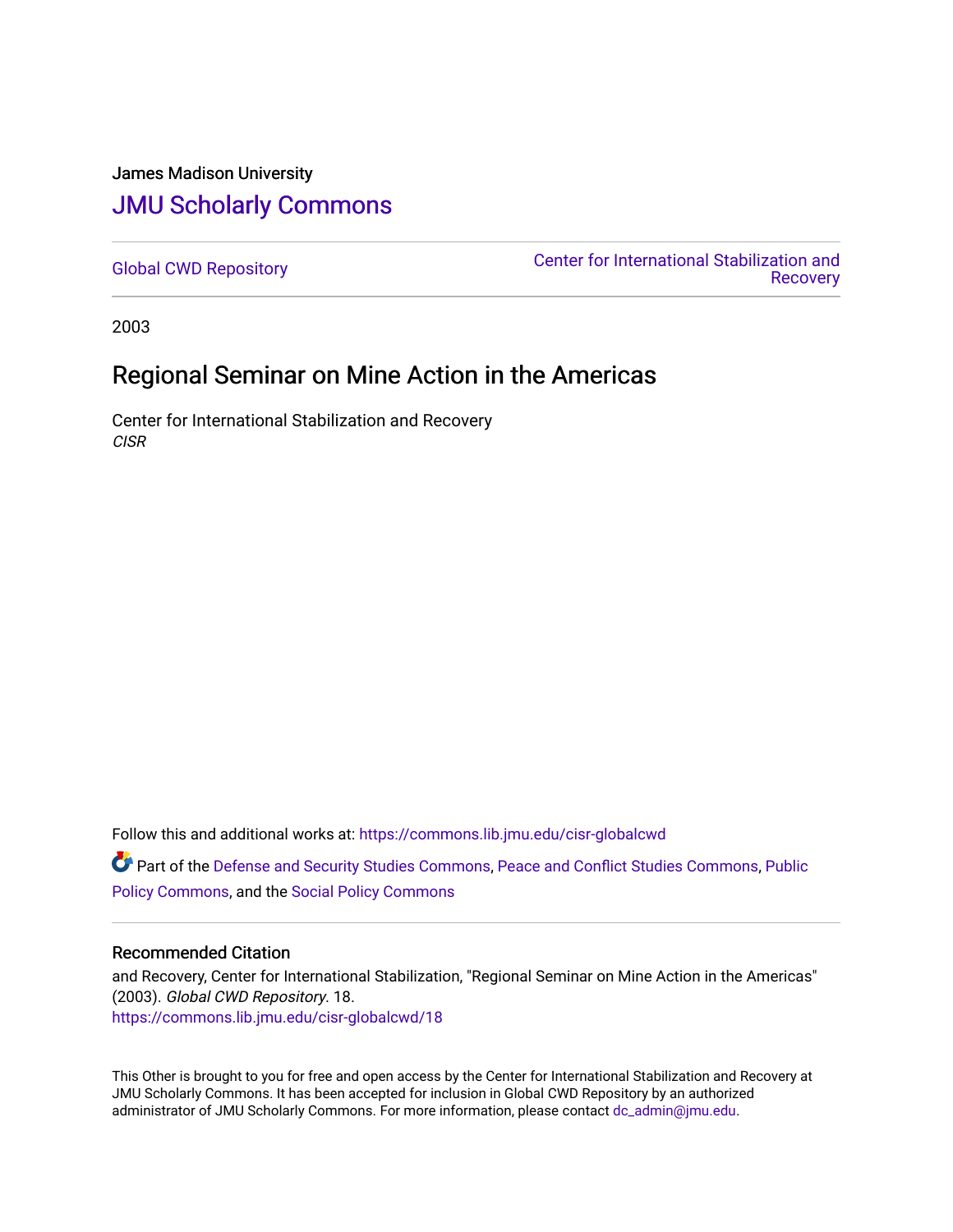### **Regional Seminar on Mine Action in the Americas**

"En Camino Hacia un Hemisferio Libre de Minas Antipersonal" Lima, Peru August 14–15, 2003

### **Executive Summary**

The third annual regional landmine action seminar entitled "En Camino Hacia un Hemisferio Libre de Minas Antipersonal," hosted by the Government of Perú and sponsored by the Government of Canada and the Mine Action Program (AICMA, for its initials in Spanish) of the Organization of American States (OAS), was held at the Ministry of Foreign Affairs in Lima, Perú, on August 14–15 2003. The two-day gathering brought together over 100 mine action experts from 24 countries and more than a dozen regional and international organizations to discuss a wealth of mine action topics including, among others, the definition of national and regional priorities, mine clearance, mine risk education, victim assistance, and stockpile destruction. These topics allowed for a holistic discussion on mine action within the region and provided a forum for representatives of countries throughout the Americas to address issues concerning every facet of mine action, as well as the challenges they face in their countries. Most importantly, participants shared with regional counterparts their plans and projections through 2004. This was also the first of two opportunities to assist Ottawa Convention State Parties of the Americas to prepare for the 2004 Review Conference.

The objective of the seminar was to explore, in detail, the impact of collective efforts to rid the hemisphere of the threat of mines and to assist Ottawa Convention State Parties in preparing for the Review Conference set to be held in Nairobi, Kenya at the end of November 2004. The seminar also served as a forum where participating countries were able to set both regional and national implementation targets and discuss cooperative means to reach these targets. It also served to reinforce the OAS's existing mine action mechanisms—particularly the OAS/General Assemblymine action resolutions—by ensuring that a strong link is made between the work of the AICMA Team and the commitments that OAS Members States, Regional State Parties to the Ottawa Convention have accepted in implementing both the OAS Resolutions related to landmines and to implementing the Ottawa Convention.

The first day of the seminar was composed of three panels, which included a number of presentations offered by representatives of national demining projects, international organizations, and governmental organizations. The first panel focused on identifying and defining national priorities and included a presentation on the general status and operations of the Ottawa Convention, offered by Ambassador Jean Lint, President of the Fourth Meeting of State Parties; a presentation on the general condition and operation of Mine Action programs throughout the Americas, offered by Colonel (r) William McDonough, Coordinator of the AICMA-OAS; and presentations by representatives of mine action programs in Argentina, Chile, Colombia, Ecuador, El Salvador, Guatemala, Honduras, Nicaragua, Perú, Suriname, and Venezuela. The second panel focused on identifying and defining regional priorities and included a presentation on the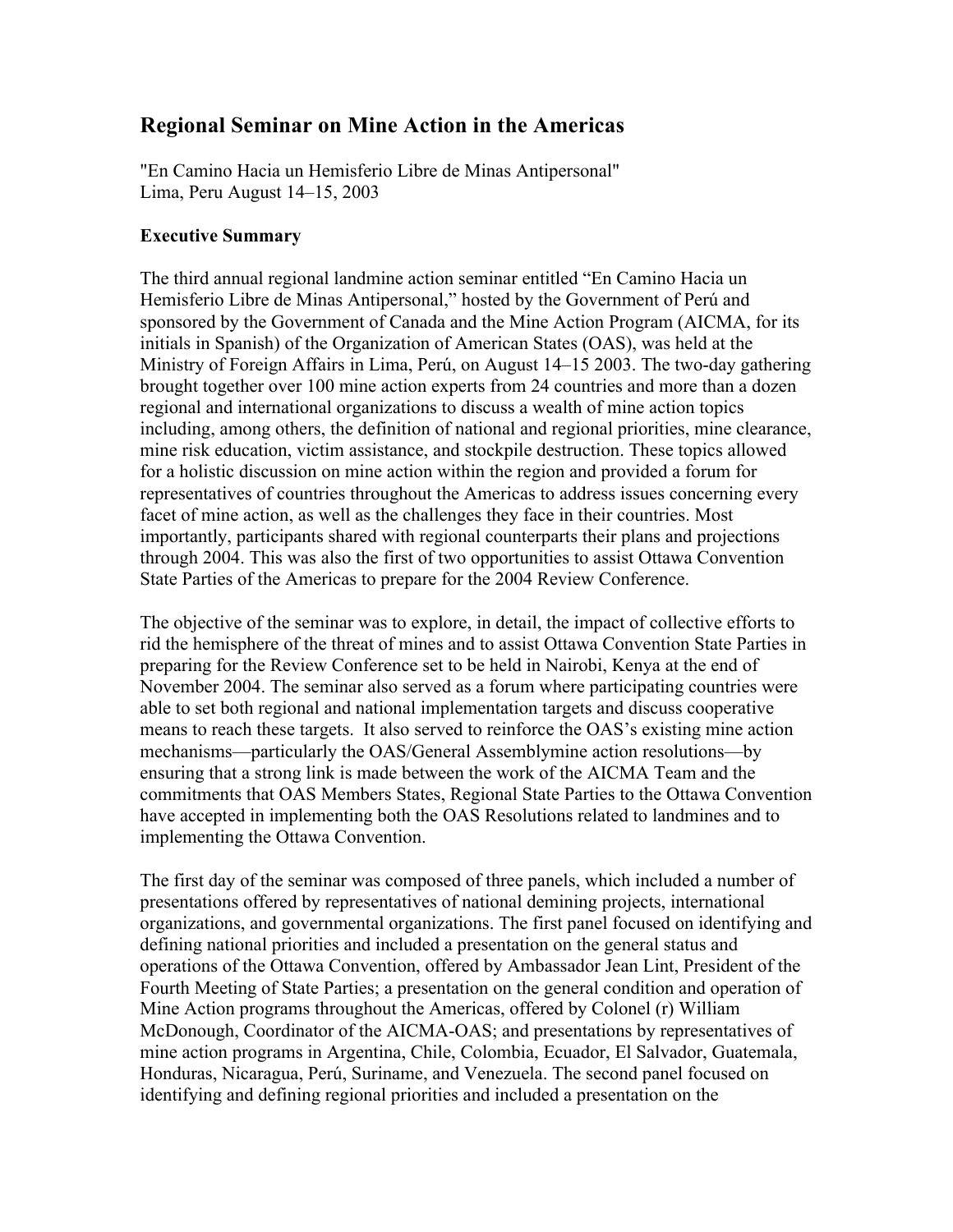identification of methods to refocus/strengthen the role of the OAS in Mine Action, offered by Minister Counselor Amando Arriaozola Peto Rueda of the Mexican Embassy in Peru, and a presentation on mobilizing political commitment, South/South cooperation, and goals for 2004, offered by Col. McDonough. The final panel concerned Resource Mobilization and included presentations on the experiences of the United States in Private/Public Partnership building, offered by Ms. Donna Hopkins, Multilateral Programs Officer for the United Sates Department of State'; a presentation on mainstreaming mine action into national development initiatives, offered by Mr. Andrew Shore, Department of Foreign Affairs and Trade of Canada**;** and a presentation on the importance of a national spokesperson and the engaging of national authorities, offered by Mrs. Maria Auxiliadora Cuadra, Vice Minister of Defense and Executive Secretary of the National Demining Commission of Nicaragua. Following the panels, international organizations including the Geneva International Center for Humanitarian Demining (GICHD), the International Campaign to Ban Landmine, James Madison University, the Pan American Health Organization, and the International Committee of the Red Cross made presentations on their mine action efforts in the region and provided participants with a forecast of their activities and services to be offered to the region through 2004.

The second day consisted of four working groups, two taking place simultaneously in the morning and two taking place simultaneously in the afternoon, with the Co-Chairmen of the working groups presenting a summary of results to seminar participants. The first set of working groups studied and discussed topics related to the "Clearing of Mined Land and Mine Risk Education" and "Victim Assistance." The working group on mine clearance and mine risk education, Co-Chaired by the OAS and Honduras, included a presentation by Colonel (r) Carl Case, Senior Specialist of AICMA-OAS, on the experiences and lessons learned of the more mature mine action programs of the OAS in Central America and how these can translate to the more recent programs in South America, as well as the roles of the military and international monitors. Additionally, Dr. Juan Umaña Loaisiga, Technical Secretary of Nicaragua's National Demining Commission, offered a presentation on the integration of mine risk education into mine clearance activities and lessons learned.

The second working group of the morning session concentrated on topics relevant to "Victim Assistance," Co-Chaired by Colombia and Chile, included a presentation on the general status of victim assistance in the Americas, offered by Mr. Richard Villadiego, Representative of the International Campaign to Ban Landmines and Member of the CIREC Colombia, and a Nicaraguan case study presented by Mr. Carlos Orozco, National Coordinator of the AICMA-OAS in Nicaragua, which highlighted the victim assistance program of Nicaragua from the moment of an accident to the social reintegration of the victim. Additionally, Mr. Orozco demonstrated how national mine action commissions, regional organizations, and civil society can work hand–in-hand.

The second set of working groups focused on topics related to the "Destruction of Stockpiled Mines" and "Information Exchange." The working group on stockpile destruction, Co-Chaired by Guatemala and Ecuador, included a presentation by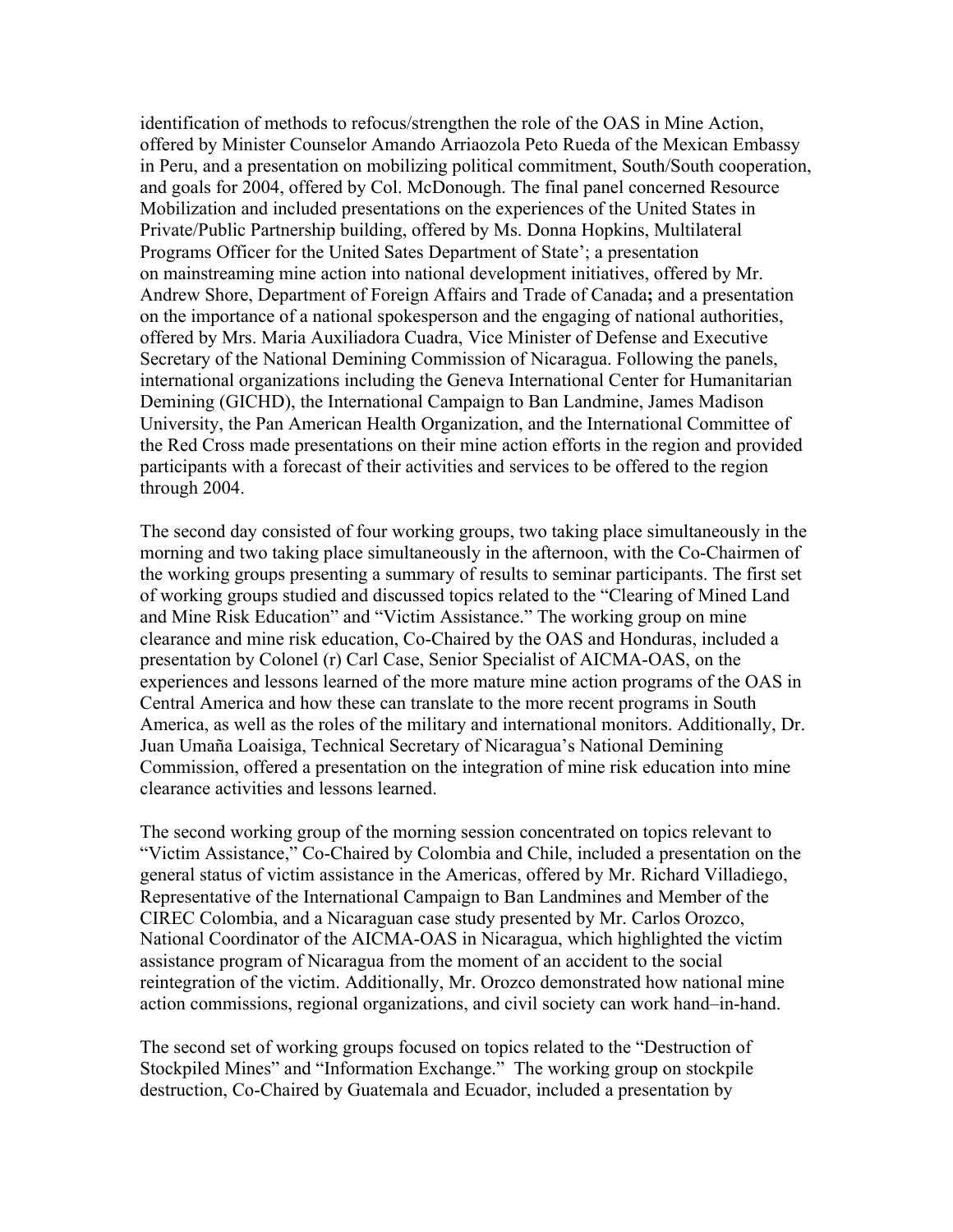Lieutenant Colonel (r) John MacBride, Advisor to the Canadian Mine Action Team, on the identification of needs for outside assistance on the part of countries that are in the process of destroying their stockpiles as well as on regional cooperation, South/South cooperation, and the reduction of the quantity of mines retained for training as a regional confidence and security building measure.

The working group on "Information Exchange," Co-Chaired by Argentina and Trinidad and Tobago, included a presentation on the sharing of best practices for the provision of information in annual reports required under Article 7 and the Convention/OAS transparency reports, offered by Mr. Kerry Brinkert, Manager of the Implementation Support Unit of the GICHD, as well as a presentation on information management, data collection, and the obligations under Article 9, National Legislation, offered by Colonel (r) Guillermo Leal, National Coordinator of the AICMA-Ecuador, and Mr. Jaime Toso, National Coordinator of the AICMA-Peru.

A number of suggestions and conclusions were drawn from the panels and working groups. Concerning stockpile destruction, it was considered important, as a confidence and security-building measure, to reduce the quantities of mines retained and to suggest that a new section be added to the Article 7 reports so that States clearly indicate the purpose for which they are being used.; It was also recommended that, to foster Article 6 cooperation on stockpile destruction, a database of technical experts from the region be created that could, with donor support, to assist other regions As countries throughout the region complete the destruction of their stockpiles, it was deemed important to share the lessons learned with others that are embarking on the destruction of their own stockpiled mines, these lesson learned could be presented in Kenya.

Concerning the topic of Mine Clearance, the need was acknowledged for the creation of a lessons learned document to be shared in 2004 during the Review Conference and shared with other regions of the world including lessons learned on, among others, command and control, bilateral/multilateral negotiations (joint cooperation in border areas), civil/military cooperation, technology, and methodology. It was also recommend that the region along with international partners develop post-clearance guidelines.

Concerning victim assistance, it was deemed important that each mine-affected country arrive in 2004 with an integral and comprehensive victim assistance national plan; that the region create a mechanisms to exchange information, experiences and technical and human resource expertise in this area; States were also urged to involve both public and private health institution at all stages of care, whenever considered appropriate. Concerning information exchange and management, the goal was established for full ratification of Signatory Countries as well as 100% reporting rates and the initiation and completion of all Article 9 reports. In order to assist this process information management and field reports should be standardized with training provided on field reporting information management.

Finally, concerning the issue of resource mobilization, it was deemed important to integrate mine action, where appropriate, to national development plans and identifying mine action as a priority in all international forums, not solely to the mine action